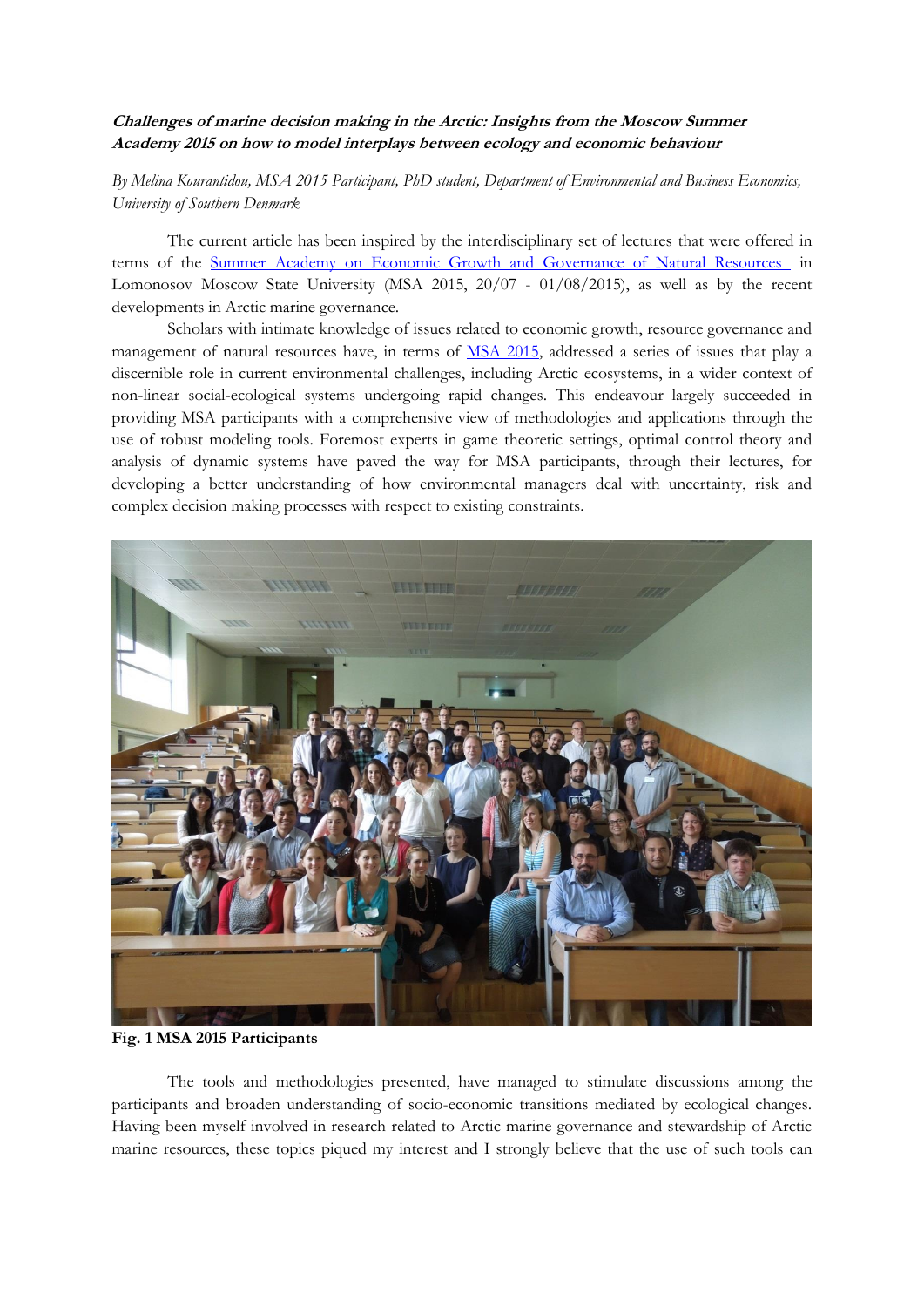provide a host of extensions that can help penetrate to the core of the economic and social vulnerabilities related to the dramatic environmental transformation Arctic ecosystems are lately experiencing.

The analysis that follows touches upon the recently signed "[Declaration Concerning the](https://www.regjeringen.no/globalassets/departementene/ud/vedlegg/folkerett/declaration-on-arctic-fisheries-16-july-2015.pdf)  [Prevention of Unregulated High Seas Fishing in the Central Arctic Ocean](https://www.regjeringen.no/globalassets/departementene/ud/vedlegg/folkerett/declaration-on-arctic-fisheries-16-july-2015.pdf)" (16/07/2015) in Oslo, by representatives from the five Arctic Ocean coastal states (A5) - Canada, Denmark, Norway, Russia and the United States. In the Declaration text it is clearly being stated that "commercial fishing in the high seas portion of the central Arctic Ocean is unlikely to occur in the near future", an approach which clearly increases the stature of the "Precautionary Principle". The reasoning behind this perception is that, according to what scientific information indicates for now, the extensive ice coverage is not expected to allow the expansion of fishing activities up north. Waters around the North Pole and the Arctic Ocean surrounding it are considered international and are often referred to as "high seas". The A5 have sovereignty rights within the Exclusive Economic Zone (EEZ) which is 200 nautical miles from their coasts. With the adoption of the United Nations Convention on the Law of the Sea [\(UNCLOS, 1982\),](http://www.un.org/Depts/los/convention_agreements/texts/unclos/unclos_e.pdf) a legal framework has been created for the governance of the underlying marine resources, thus allowing countries to claim, upon ratification of the convention and within a 10 year period, an extended continental shelf. These claims, on the condition of validation (through a very long process which includes scrutiny of scientific argumentation), can provide exclusive rights to resources on or below the seabed of that extended shelf area. Furthermore, it is a subject worthy of discussion that currently in surrounding marine ecosystems (e.g., sub-Arctic such as the Barents Sea) there are different management regimes among national EEZs, but the above mentioned Declaration is the first official attempt to regulate international waters of the Central Arctic Basin. Fisheries management in the wider area includes complex decision making challenges, while it is also complicated by multiple confounders, including transboundary fish stocks (often ranging in EEZs of more than one country) and straddling stocks arising from the unsettled maritime boundary lines, thus often calling for the establishment of an effective bilateral or multilateral regime.

The contentious and divisive issue of how to handle Arctic living marine resources has mostly been discussed so far in literature from a biodiversity standpoint rather than an economic one. The latter could potentially set the grounds for optimal use of resources and thus contribute to preventing irrational behaviours that may lead to the collapse or disruption of the ecosystem. Optimization theory provides critical insights for interested individual actors/units in pursue of payoffs and by the same token it can also prove useful for decision-making processes whereby all interested parties cooperate in the management of Central Arctic fish stocks. Game theory on the other hand, can potentially contribute in a more complex setting, with two or more actors/players (or states in our case) involved in the management of fishing resources and with each actor being able to choose from amongst a set of available options having his/their payoff dependent on other players' or states' choices.

The long-term horizon that is required for the feasible exploitation of the Central Arctic, as is clearly stated in the Declaration, needs to be considered when conducting economic analysis. The timescale should also be factored when expanding the limited regional studies in order to determine those policies that will maximize effective social welfare. For example, using a game theoretic setting, states with fishing interests in the Central Arctic (not only the A5) can be regarded as competing agents operating in a dynamic deterministic framework over a long time period that might have to be addressed by an infinite horizon dynamic game. The long-term "fishing perspective" in the Central Arctic, with the retreat of ice being a rather gradual process, also adds some different dimensions that need to be accounted for. Arguably, the period of transition will include a significant degree of uncertainty with environmental data analysis being fraught with uncontrollable variables. Economic tools such as the aforementioned ones, that [MSA 2015](http://www.iiasa.ac.at/web/home/research/researchPrograms/AdvancedSystemsAnalysis/event/150720-MSA.html) has been focusing on, can illuminate ambiguous points and prevent situations where states become eager to defect by intensifying their fishing efforts and proliferating their catches, which is very likely to lead to other states following a similar behaviour, thus resulting in an extended period of competition that will definitely put the marine ecosystem in peril.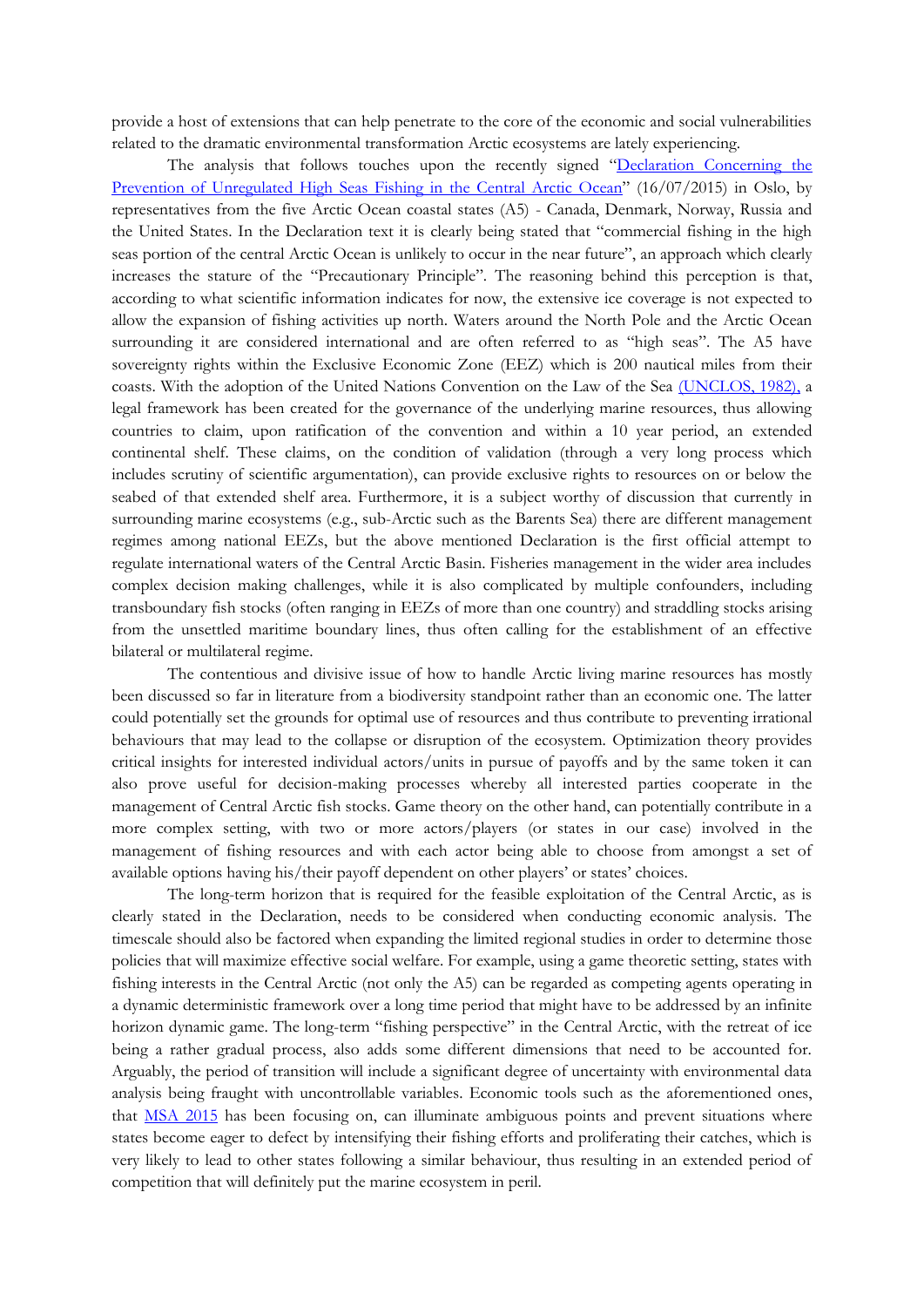My personal perception of approaching the existing risks and uncertainties over Arctic marine resources, would be to use as a baseline scenario a differential game setting. A differential game in this case seems suitable since there is an underlying assumption that the "Arctic players" involved make decisions at all time points and not necessarily in specific time intervals. Furthermore a repeated static game, such as the Prisoner's Dilemma, would probably lack a robust baseline here, since the pay-off functions of our players would not be time-dependent. Considering first a cooperative solution where all involved Arctic states agree to cooperate on the management of marine resources in the Central Arctic, would need to be solved as a standard optimal control problem, through the use of maximum principle or dynamic programming. In other words the outcome of optimizing a joint welfare function should be examined regarding its efficiency, which practically brings together the different "Arctic players" in a joint effort to maximize their weighted average of their individual welfare. Besides the cooperative solution described above, Nash equilibrium related concepts which are extensively being used in non-cooperative game theory, can provide useful insights with regard to incentives and motivations, especially in cases, like the one described here, where it is rather daunting to predict how different players will behave in a game. An open-loop solution that gives Nash equilibrium would result in all players having absolutely no incentive to deviate from their specific strategic path, given the path of other players or in other words having the players at a Nash Equilibrium would make them unwilling to act differently, since they would be worse off if they did.

An Open Loop Nash Equilibrium can be examined where there is exclusive dependence on the time variable; if a player deviates from the equilibrium control, even if briefly, and decides to return to its former behaviour, the Equilibrium is broken. Conversely, in a Feedback (or closed-loop) Nash Equilibrium which is strongly time consistent, the dependence lies on the current state of the system. Differential games can generally help towards answering whether a potential cooperative solution can be achieved through a Nash equilibrium of a non-cooperative game.

Inferring methodologies and responses from [studies on similar cases of joint management](http://brage.bibsys.no/xmlui/handle/11250/166330)  [cooperation on fish stocks,](http://brage.bibsys.no/xmlui/handle/11250/166330) the examination of a framework like the one described above would require us to assume that all countries would prefer cooperating instead of competing for fishing in the Central Arctic, only if the Net Present Value is larger than the non-cooperative case, thus covering the opportunity costs arising from the cooperative case. If this condition is not satisfied we will have to accept that there will be a noncooperative behavior up to the point that cooperation turns lucrative for all players.

Game theoretic approaches with regard to stock management have so far provided useful insights and directed new lines of inquiry but the dynamically changing Arctic raises issues that permeate those discussions and rather call for coordinated responses among affected parties through the use of more robust tools such as evolutionary game theoretic approaches. With a view to all those northward moving species that are expected to expand to yet unexploited parts of Arctic waters, one of the most prevalent concerns are the consequences of coastal states' harvesting activities on society's wellbeing and the ways in which it will be made possible to leave a positive legacy for future generations. Thus it behooves scientists to commit a significant research effort to devising ways to answer those questions by utilizing the interplay of ecology and economic behavior. Meticulous research on strategies of defection, cooperation and enforcement can be a cornerstone for establishing and managing effective ways to protect the Arctic marine environment, taking into account the current dearth of research in existing and future biodiversity. I dare to envision that through delineating research steps that are necessary for acquiring a deeper understanding of this interplay between ecology and economic behavior in Arctic Oceans, that often polarizes the research community, I will be able to effectively address one of the most vexing problems of Arctic fisheries management. The magnitude of predicted environmental changes expected in the Arctic Oceans, on biodiversity and ecosystem functioning, that carry along a series of threats such as bioinvasions (that may originate either from northward moving species, ballast water, hull fouling etc) personally behoves me to commit an extensive research effort to devising some way of